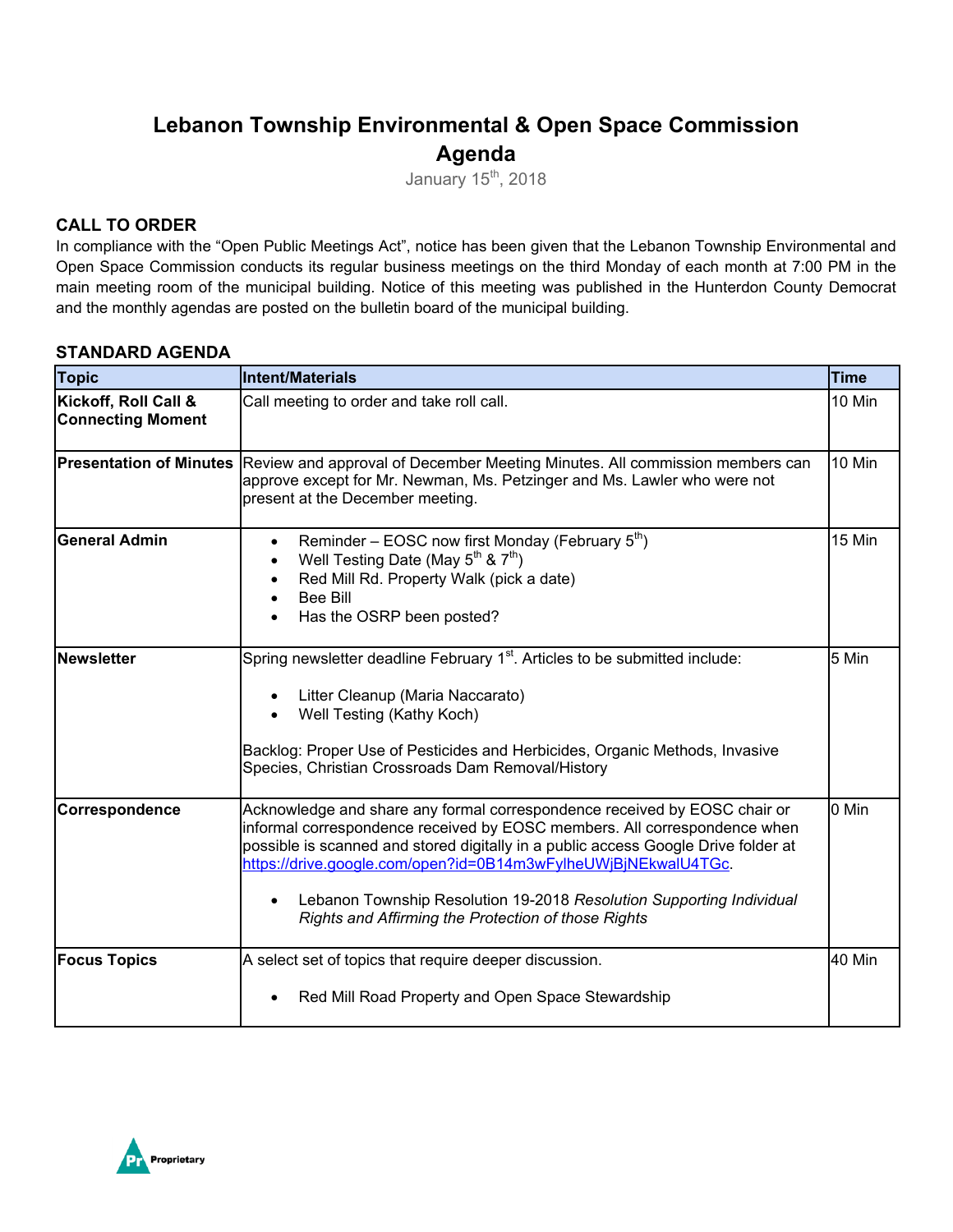| <b>Topic</b>   | <b>Intent/Materials</b>                                                                                                                                                                                                                                                                                                                                                                                                                                                                      | <b>Time</b> |
|----------------|----------------------------------------------------------------------------------------------------------------------------------------------------------------------------------------------------------------------------------------------------------------------------------------------------------------------------------------------------------------------------------------------------------------------------------------------------------------------------------------------|-------------|
| <b>Reports</b> | Provide updates on the following standard topics below; any pre-submitted updates<br>are included in Attachment 1.<br>Program Reports<br>Litter Cleanup (Naccarato)<br>Well Testing (Koch)<br>LT Fall Fest (Duckworth)<br>$\bullet$<br><b>Project Reports</b><br>NJ Water Supply Property Agreement Refresh (Mickley)<br>$\bullet$<br>Conservation Easement Assessment (Duckworth)<br>$\bullet$<br><b>Parcel Reports</b><br>Block 24, Lot 16 - Hickory Run Rd. DEP Preservation<br>$\bullet$ | 10 Min      |
|                | Block 36, Lot 17 - Partial Preservation "Goracy Trail"<br>Block 35, Lot 88 - Preservation "Red Mill Road"<br>Block 10, Lot 41 - Hagedorn/Voorhees Link<br>Pt. Mountain/Teetertown Link<br><b>Administrative Reports</b><br>EOSC Budget (Duckworth)<br>٠<br>Planning Board (Duckworth)<br>Highlands Act (Duckworth)<br>$\bullet$<br>Musconetcong Watershed Association (Henriksen)<br>$\bullet$<br>Raritan Headwaters Association (Lawler)<br>Sustainable Jersey (Duckworth)                  |             |

## **Attachment 1: Reports**

#### **Block 36, Lot 17 Partial Preservation "Goracy Trail"**

As per Ms. Hardy on 15-Jan-2018, Mayor Schmidt & she met with the Landowner Vi Giaquinto today & discussed scheduling a meeting with a local lawyer to review the Contract with her. She continues to support the project & agreed to meet with a local lawyer who has experience in real estate.

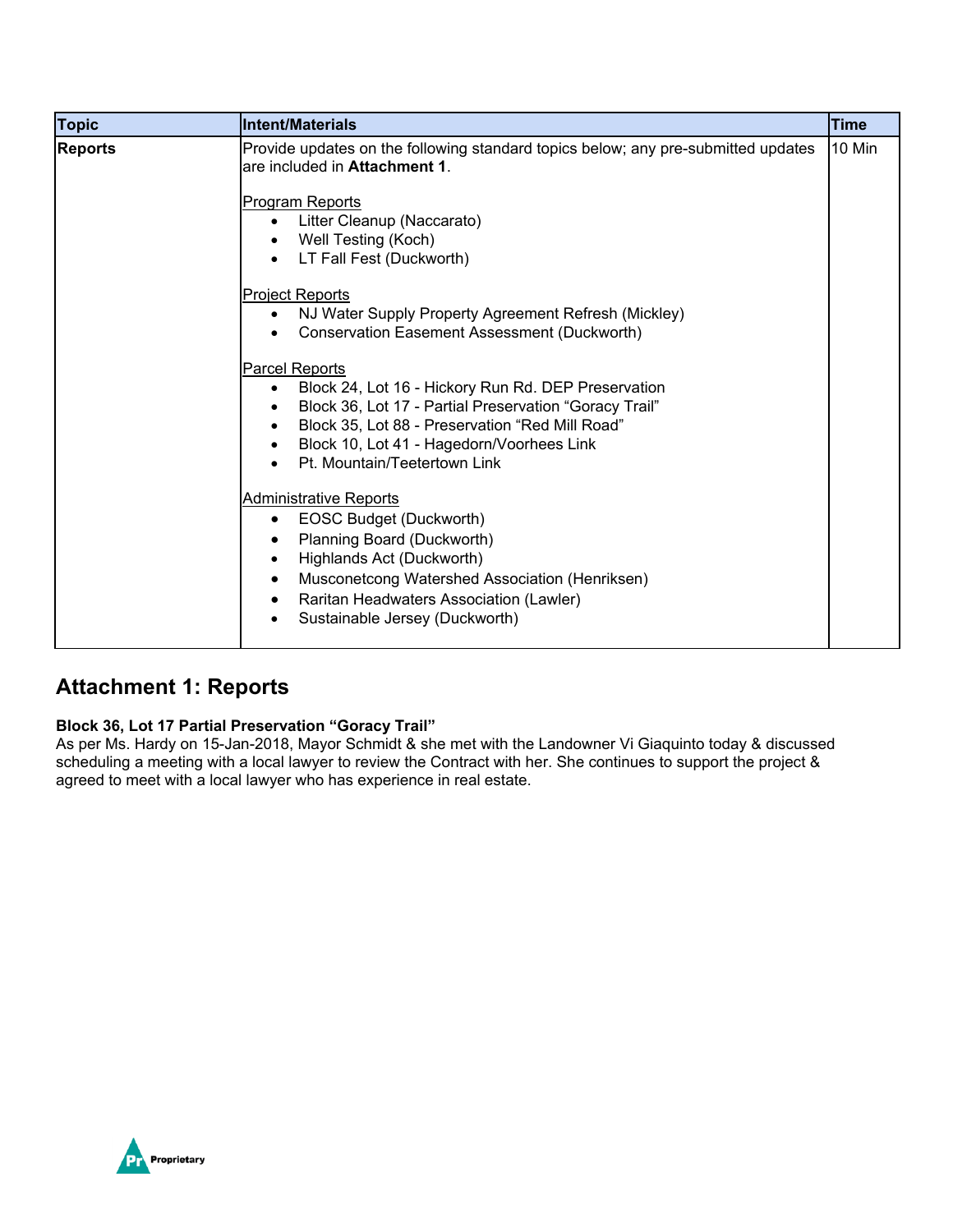# **Lebanon Township Environmental & Open Space Commission Minutes**

January 15<sup>th</sup>, 2018

### **ROLL CALL**

| <b>EOSC Member</b>      | <b>Role</b>                      | <b>Attendance</b>       |
|-------------------------|----------------------------------|-------------------------|
| Adam Duckworth          | Chairman, Planning Board Liaison | Х                       |
| <b>Sharon Petzinger</b> | Member                           | <b>No</b>               |
| Warren Newman           | Member                           | <b>No</b>               |
| Erik Jan Henriksen      | Member                           | $\overline{\mathsf{X}}$ |
| Nancy Lawler            | Member                           | Х                       |
| Sharon Hardy            | Member                           | X                       |
| <b>Adam Mickley</b>     | Member                           | Х                       |
| Kathy Koch              | Alternate 1                      | Х                       |
| <b>Marty Collett</b>    | Alternate 2                      | No                      |

#### **MEETING MINUTES**

| <b>Topic</b>                                     | <b>Intent/Materials</b>                                                                                                                                                                                                    | Time   |
|--------------------------------------------------|----------------------------------------------------------------------------------------------------------------------------------------------------------------------------------------------------------------------------|--------|
| Kickoff, Roll Call &<br><b>Connecting Moment</b> | Call meeting to order and take roll call.                                                                                                                                                                                  | 10 Min |
|                                                  | Minutes: Mr. Duckworth called the meeting to order at 7:05PM and took roll call.<br>Committeeman Laul, Mayor Schmidt and George Zack were also present.                                                                    |        |
|                                                  | <b>Presentation of Minutes</b> Review and approval of December Meeting Minutes. All commission members can<br>approve except for Mr. Newman, Ms. Petzinger and Ms. Lawler who were not<br>present at the December meeting. | 10 Min |
|                                                  | <b>Minutes:</b> Mr. Duckworth asked if for comments on the Meeting Minutes from<br>December. There were none. Mr. Henriksen motioned to approve, seconded by Ms.<br>Koch and unanimously approved.                         |        |

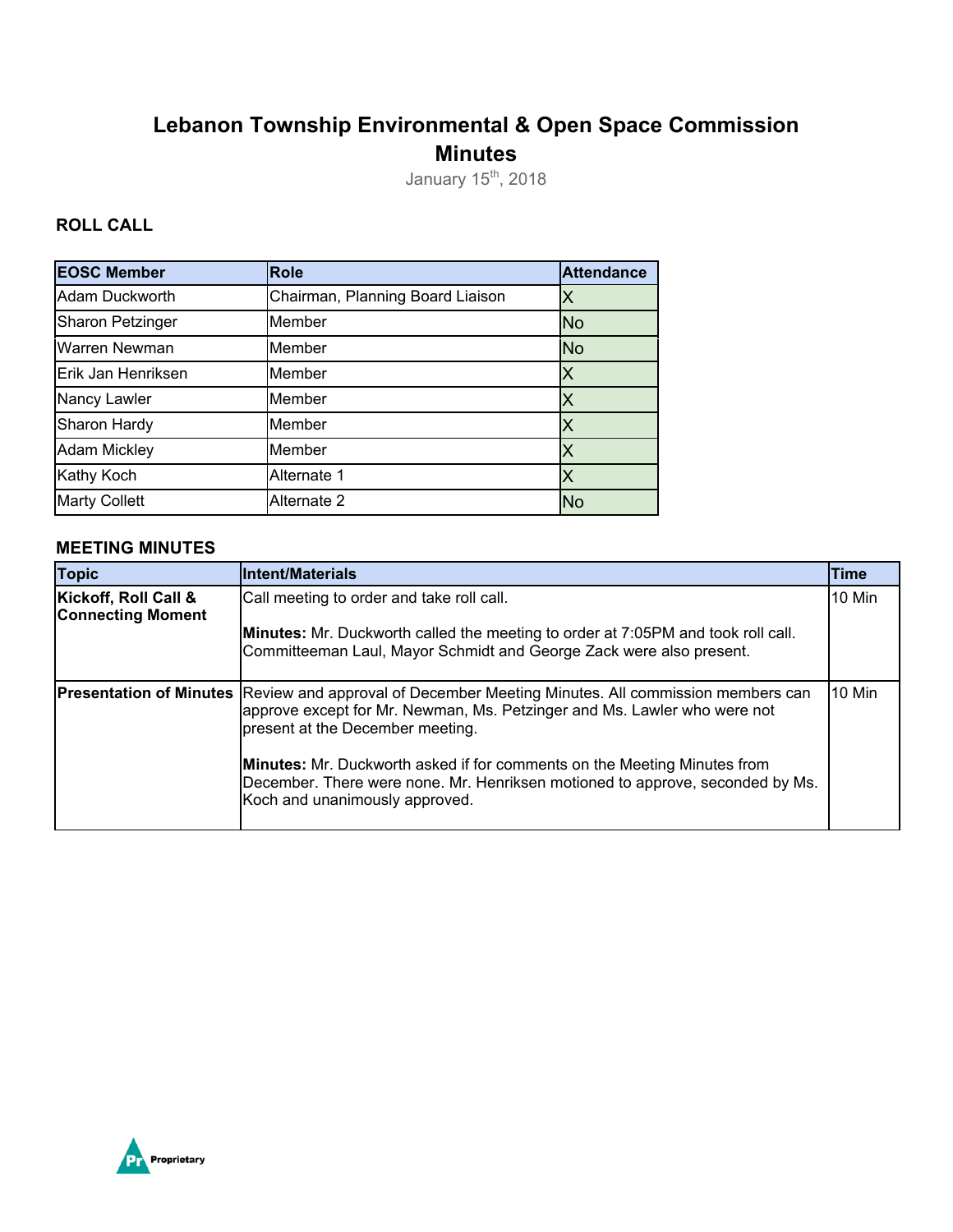| <b>Topic</b>         | Intent/Materials                                                                                                                                                                                                                                                                                                                                                                                                                                                                                                                                                                                                                                                                                                                                                                                                                                                                             | <b>Time</b> |
|----------------------|----------------------------------------------------------------------------------------------------------------------------------------------------------------------------------------------------------------------------------------------------------------------------------------------------------------------------------------------------------------------------------------------------------------------------------------------------------------------------------------------------------------------------------------------------------------------------------------------------------------------------------------------------------------------------------------------------------------------------------------------------------------------------------------------------------------------------------------------------------------------------------------------|-------------|
| <b>General Admin</b> | Reminder – EOSC now first Monday (February $5th$ )<br>$\bullet$<br>Well Testing Date (May $5^{th}$ & $7^{th}$ )<br>$\bullet$<br>Red Mill Rd. Property Walk (pick a date)<br><b>Bee Bill</b><br>Has the OSRP been posted?<br>Minutes: Mr. Duckworth reminded the team that EOSC meetings would now be on<br>the first Monday of the month. He also stated that Ms. Koch has agreed on the dates<br>for well testing with RHA. Ms. Koch stated she would need a key for the building for<br>those days. Mr. Duckworth said that he would help publicize well testing on<br>Facebook and Ms. Koch said she will post flyers.<br>Mr. Duckworth stated that the Township had approved a resolution to oppose<br>beekeeping regulations. He also asked Mayor Schmidt if the OSRP has been posted<br>yet. Mayor Schmidt said not until after the Planning Board Resolution is approved<br>tomorrow. | 15 Min      |
| <b>Newsletter</b>    | Spring newsletter deadline February 1 <sup>st</sup> . Articles to be submitted include:                                                                                                                                                                                                                                                                                                                                                                                                                                                                                                                                                                                                                                                                                                                                                                                                      | 5 Min       |
|                      | Litter Cleanup (Maria Naccarato)<br>Well Testing (Kathy Koch)<br>Backlog: Proper Use of Pesticides and Herbicides, Organic Methods, Invasive<br>Species, Christian Crossroads Dam Removal/History<br>Minutes: Mr. Duckworth highlighted the articles on the docket for the spring<br>newsletter. Ms. Koch said that the well testing article was submitted already. Ms.<br>Hardy suggested an article on bamboo as an invasive species. Ms. Lawler stated we                                                                                                                                                                                                                                                                                                                                                                                                                                 |             |
|                      | had a previous article on bamboo and suggested rerunning it. Ms. Lawler said that<br>Ms. Hardy should email her.                                                                                                                                                                                                                                                                                                                                                                                                                                                                                                                                                                                                                                                                                                                                                                             |             |
| Correspondence       | Acknowledge and share any formal correspondence received by EOSC chair or<br>informal correspondence received by EOSC members. All correspondence when<br>possible is scanned and stored digitally in a public access Google Drive folder at<br>https://drive.google.com/open?id=0B14m3wFylheUWjBjNEkwalU4TGc.<br>Lebanon Township Resolution 19-2018 Resolution Supporting Individual<br>Rights and Affirming the Protection of those Rights                                                                                                                                                                                                                                                                                                                                                                                                                                                | 0 Min       |
|                      | Minutes: Mr. Duckworth stated that he has received approved Resolution 19-2018<br>Resolution Supporting Individual Rights and Affirming the Protection of those Rights.<br>He was asked by Karen Sandorse to pass out copies to the Commission members<br>and did so. Mayor Schmidt indicated that it was going to all committees and<br>employees.                                                                                                                                                                                                                                                                                                                                                                                                                                                                                                                                          |             |
|                      | Mr. Duckworth also said he received a communication from county parks inviting the<br>Commission to participate in a County Earth Day Celebration. The team did not see<br>a need to attend.                                                                                                                                                                                                                                                                                                                                                                                                                                                                                                                                                                                                                                                                                                 |             |
| <b>Focus Topics</b>  | A select set of topics that require deeper discussion.                                                                                                                                                                                                                                                                                                                                                                                                                                                                                                                                                                                                                                                                                                                                                                                                                                       | 40 Min      |
|                      | Red Mill Road Property and Open Space Stewardship                                                                                                                                                                                                                                                                                                                                                                                                                                                                                                                                                                                                                                                                                                                                                                                                                                            |             |

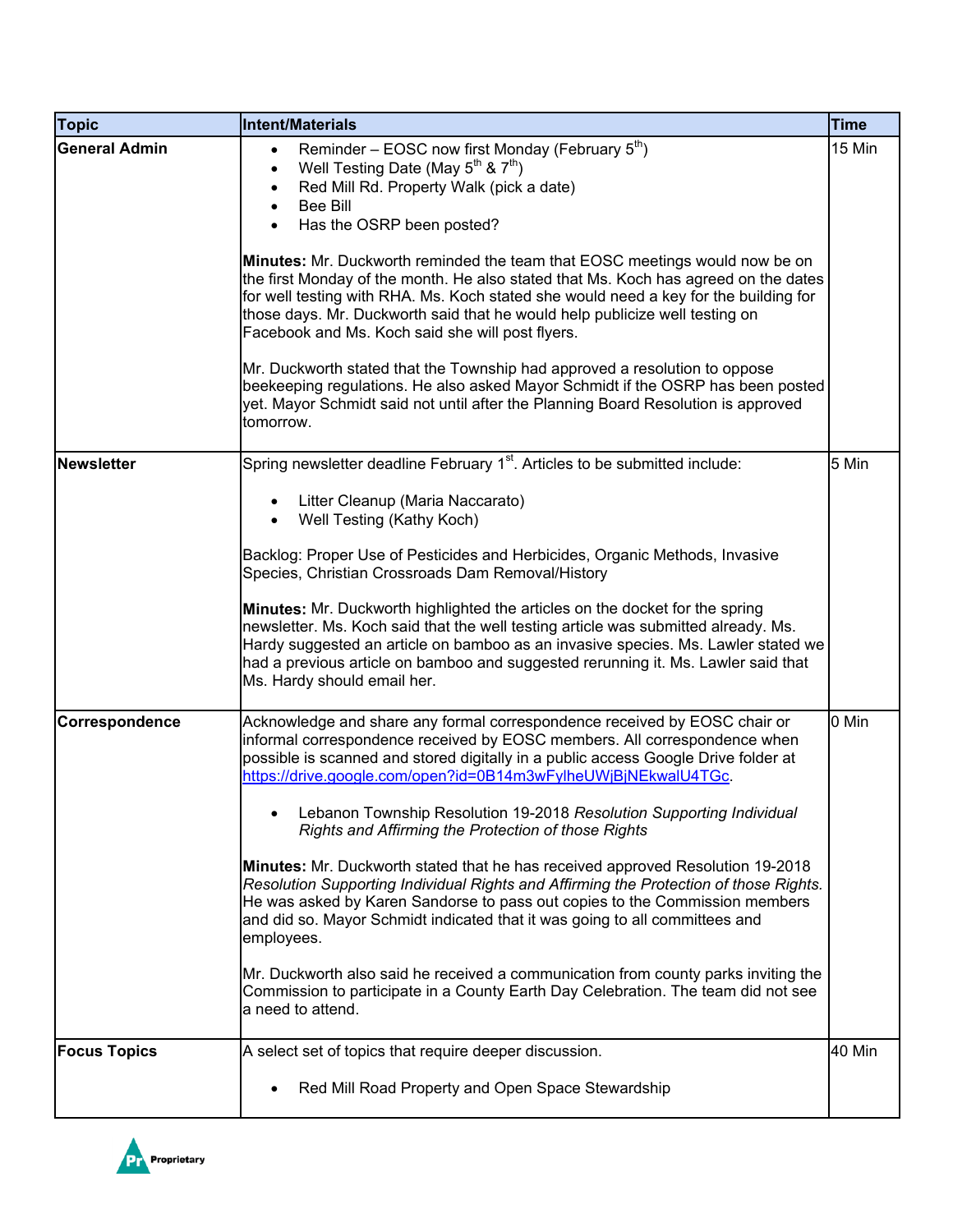| <b>Topic</b> | Intent/Materials                                                                                                                                                                                                                                                                                                                                                                                                                                                                                                                                                                                                                                                     | <b>Time</b> |
|--------------|----------------------------------------------------------------------------------------------------------------------------------------------------------------------------------------------------------------------------------------------------------------------------------------------------------------------------------------------------------------------------------------------------------------------------------------------------------------------------------------------------------------------------------------------------------------------------------------------------------------------------------------------------------------------|-------------|
|              | Minutes: Mr. Duckworth reminded the team of the property stewardship<br>brainstorming activity they had done previously and thanked Mr. Collett for<br>affinitizing the data. Mr. Duckworth shared the summary file on screen which<br>contained stewardship categories that the team needs to consider, such as litter<br>cleanup, deer management and invasive species, and the team had a discussion on<br>each.                                                                                                                                                                                                                                                  |             |
|              | Mr. Henriksen stated that he would like to spearhead the initial litter cleanup and<br>bamboo removal. Mr. Duckworth asked about the neighboring "Hendra" property,<br>which has a conservation easement on it. Mayor Schmidt said he believed there is a<br>portion of that property where public access is allowed but he would have to find out<br>more. A question was posed about trout stocking and it was stated that stocking is<br>done upstream at the bridge by the blacksmith shop and downstream at the Spruce<br>Run road bridge. Ms. Lawler stated it was an excellent fishing spot.                                                                  |             |
|              | Ms. Koch suggested that it could be a good water testing spot and would discuss it<br>with RHA. Ms. Lawler added that we might need to help them find a volunteer and<br>stated she wouldn't mind helping them get that started. She also stated that it was<br>likely any local Trout Unlimited chapter would be interested in helping us out with the<br>property. Mr. Henriksen asked if we had the authority to deem that area catch and<br>release? Ms. Lawler said we could ask.                                                                                                                                                                               |             |
|              | A conversation was held regarding the name of the property. Mr. Schmidt suggested<br>Red Mill Park. It was suggested to have a community contest. Ms. Lawler said not a<br>contest per se but to perhaps engage the community for ideas. A question was<br>raised whether it should be Red Mill Park or Red Mill Preserve? Mr. Mickley<br>supported "Park" as it sounded more inviting. Spruce Run Mill was also suggested.<br>Ms. Koch said she was planning to go to the County Hall of Records and learn about<br>the property's history and that that might generate some more name options. Other<br>suggestions were Spruce Run Mill Trail and Mill Race Park. |             |